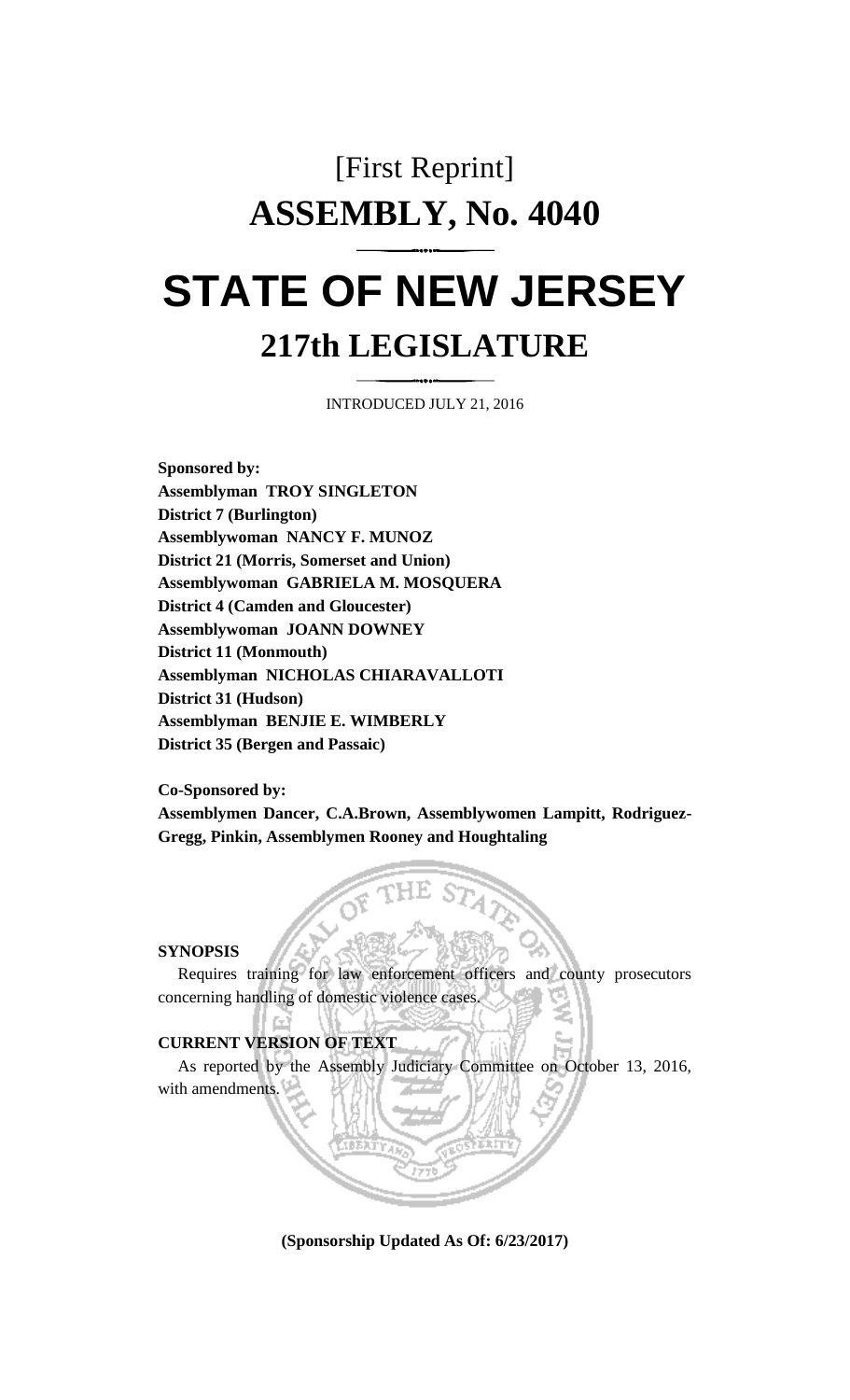**EXPLANATION – Matter enclosed in bold-faced brackets [thus] in the above bill is not enacted and is intended to be omitted in the law. AN ACT** concerning certain training for law enforcement and assistant county prosecutors and amending P.L.1991, c.261. **BE IT ENACTED** *by the Senate and General Assembly of the State of New Jersey:* 1. Section 4 of P.L.1991, c.261 (C.2C:25-20) is amended to read as follows: 4. a. (1) The Division of Criminal Justice shall develop and approve a training course and curriculum on the handling, investigation and response procedures concerning reports of domestic violence and abuse and neglect of the elderly and disabled. This training course and curriculum shall be reviewed at least every two years and modified by the Division of Criminal Justice from time to time as need may require. The Division of Criminal Justice shall distribute the curriculum to all local police agencies. (2) The Attorney General shall be responsible for ensuring **[**that**]** training as follows: (a) all law enforcement officers shall attend initial training within 90 days of appointment or transfer and annual **[**inservice**]** in-service training of at least four hours as described in this section. 23 Once every three years, this in-service training requirement shall be satisfied through in-person instructor-led training. (b) all assistant county prosecutors involved in the handling of domestic violence cases shall attend initial training within 90 days 27 of appointment or transfer and annual in-service training of at least 28 four hours as described in this section. 29 b. (1) The Administrative <sup>1</sup>[Office] Director<sup>1</sup> of the Courts shall develop and approve a training course and a curriculum on the handling, investigation and response procedures concerning allegations of domestic violence. This training course shall be reviewed at least every two years and modified by the 34 Administrative <sup>1</sup>[Office] Director<sup>1</sup> of the Courts from time to time as need may require. (2) The Administrative Director of the Courts shall be responsible for ensuring that all judges and judicial personnel attend initial training within 90 days of appointment or transfer and annual **[**inservice**]** in-service training as described in this section. (3) The Division of Criminal Justice and the Administrative **[**Office**]** Director**<sup>1</sup>** of the Courts shall provide that all training on the handling of domestic violence matters shall include information concerning the impact of domestic violence on society, the dynamics of domestic violence, the statutory and case law

**Matter underlined thus is new matter.**

**Matter enclosed in superscript numerals has been adopted as follows: Assembly AJU committee amendments adopted October 13, 2016.**